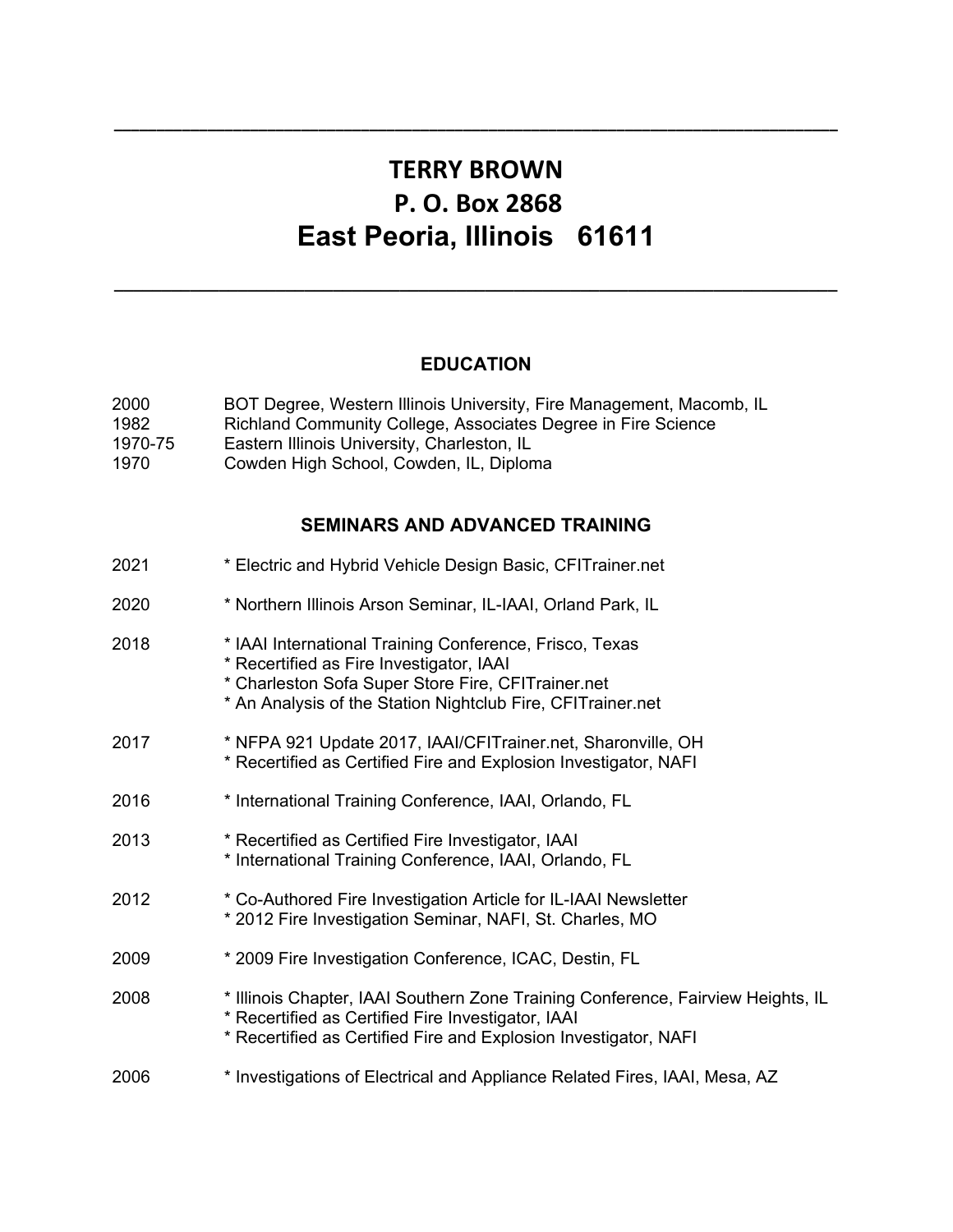| 2004 | * Fire Investigation Annual Training Seminar, IAAI, St. Louis, MO                                                                                                                                                                          |
|------|--------------------------------------------------------------------------------------------------------------------------------------------------------------------------------------------------------------------------------------------|
| 2003 | * Recertified as Fire Investigator, IAAI, St. Louis, MO                                                                                                                                                                                    |
| 2002 | * Certified as Fire and Explosion Investigator, NAFI, Sarasota, FL<br>* Southern Illinois Fire Investigation Conference, Collinsville, IL                                                                                                  |
| 2001 | * Illinois Chapter, IAAI 18th Annual Training Conference, Urbana, IL                                                                                                                                                                       |
| 2000 | * Managing Hazardous Materials, Western Illinois University, Macomb, IL<br>* Arson Fraud Conference, ICAC, Long Beach, CA                                                                                                                  |
| 1999 | * Human Fire Behavior, Western Illinois University, Macomb, IL<br>* Arson Investigation, Western Illinois University, Macomb, IL<br>* Arson Fraud Conference, ICAC, Savannah, GA                                                           |
| 1998 | * Fire Dynamics, Western Illinois University, Macomb, IL<br>* Recertified as Fire Investigator, IAAI, St. Louis, MO                                                                                                                        |
| 1997 | * Advanced Arson Techniques, ATF, Glynco, GA                                                                                                                                                                                               |
| 1996 | * Fire Investigation Techniques, I.A.A.I., St. Louis, MO<br>* Vehicle Fire Investigation, I.A.A., Cincinnati, OH                                                                                                                           |
| 1995 | * Fire Investigation 2000, I.A.A.I., Los Angeles, CA<br>* Southern Illinois Arson Seminar, Collinsville, IL                                                                                                                                |
| 1994 | * Certified in Management II, F.S.I., Champaign, IL                                                                                                                                                                                        |
| 1993 | * Southern Illinois Arson Seminar, Collinsville, IL<br>* Renewed C.F.I. Status - I.A.A.I., Boston, MA<br>* Fire Training Research & Development, Factory Mutual, N.F.P.A., Boston, MA                                                      |
| 1992 | * Gas & Electric Appliance Fires, Barker & Herbert Analytical Labs, New Haven,<br>IN<br>* Advanced Fire Scene Analysis, sponsored by N.F.P.A., I.A.A.I. & the Missouri<br>Chapter IAAI, St. Louis, MO                                      |
| 1991 | * Tactics and Strategies I.R.C.C. Decatur, IL<br>* Certified as Fire Service Instructor II, F.S.I., Champaign, IL<br>* Third District Chiefs Arson Seminar, Harvey, IL                                                                     |
| 1990 | * Certified as Fire Service Instructor I, F.S.I., Champaign, IL<br>* 7th Fire Investigation Training Conference, Urbana, IL<br>* Firefighter Safety & Survival, F.S.I., Decatur, IL<br>* Southern Illinois Arson Seminar, Collinsville, IL |
| 1989 | * Obtained Illinois Private Investigator's License<br>* Southern Illinois Arson Seminar, Collinsville, IL<br>* Third District Chiefs Arson Seminar, Harvey, IL                                                                             |
| 1988 | * Southern Illinois Arson Seminar, Collinsville, IL                                                                                                                                                                                        |
|      |                                                                                                                                                                                                                                            |